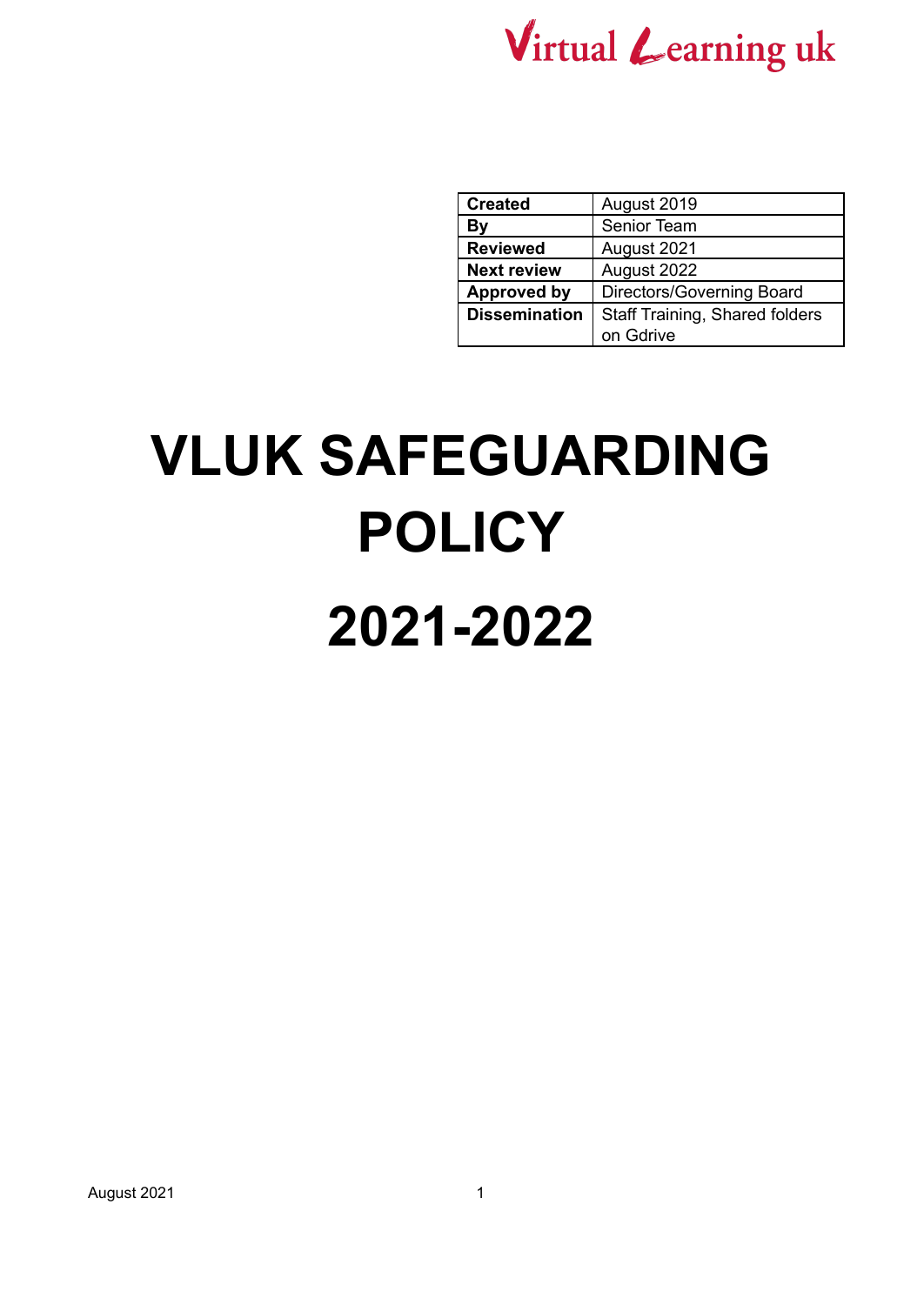#### **Contents**

| ۰.<br>. .<br>×<br>۰.<br>×<br>M.<br>۰. |
|---------------------------------------|
|---------------------------------------|

| 1.  | Introduction                                                                 | 3  |
|-----|------------------------------------------------------------------------------|----|
| 2.  | <b>Safeguarding Arrangements</b>                                             | 3  |
| 3.  | <b>Awareness and Prevention</b>                                              | 4  |
| 4.  | Support for students who may have suffered abuse or neglect                  | 5  |
| 5.  | <b>Health and Safety</b>                                                     | 5  |
| 6.  | <b>First Aid</b>                                                             | 5  |
| 7.  | <b>Campus Security</b>                                                       | 5  |
| 8.  | Attendance                                                                   | 6  |
| 9.  | Safer Recruitment including Staff Conduct                                    | 6  |
| 10. | <b>Volunteers/Visitors</b>                                                   | 7  |
| 11. | The Child Protection Policy                                                  | 7  |
| 12. | The Design of the Study Programme & Work Experience Agenda                   | 8  |
| 13. | <b>Internet Safety</b>                                                       | 8  |
| 14. | Diversity and Equality                                                       | 9  |
| 15. | <b>Behaviour Policy</b>                                                      | 9  |
| 16. | <b>Anti-Bullying Policy</b>                                                  | 9  |
| 17. | Racial Respect and Understanding                                             | 10 |
| 18. | <b>Record Keeping</b>                                                        | 10 |
| 19. | Photographing & videoing                                                     | 10 |
| 20. | Social media & communication with learners                                   | 10 |
| 21. | Whistleblowing or Allegations against a member of staff                      | 11 |
| 22. | Allegations against a pupil                                                  | 12 |
|     | <b>Safeguarding Children in Specific Circumstances:</b>                      |    |
| 23. | Sexual violence and sexual harassment between children                       | 12 |
| 24. | Child Sexual Exploitation and Child Criminal Exploitation (inc County Lines) | 13 |
| 25. | <b>Female Genital Mutilation (FGM)</b>                                       | 15 |
| 26. | Definitions                                                                  | 15 |
| 27. | References                                                                   | 18 |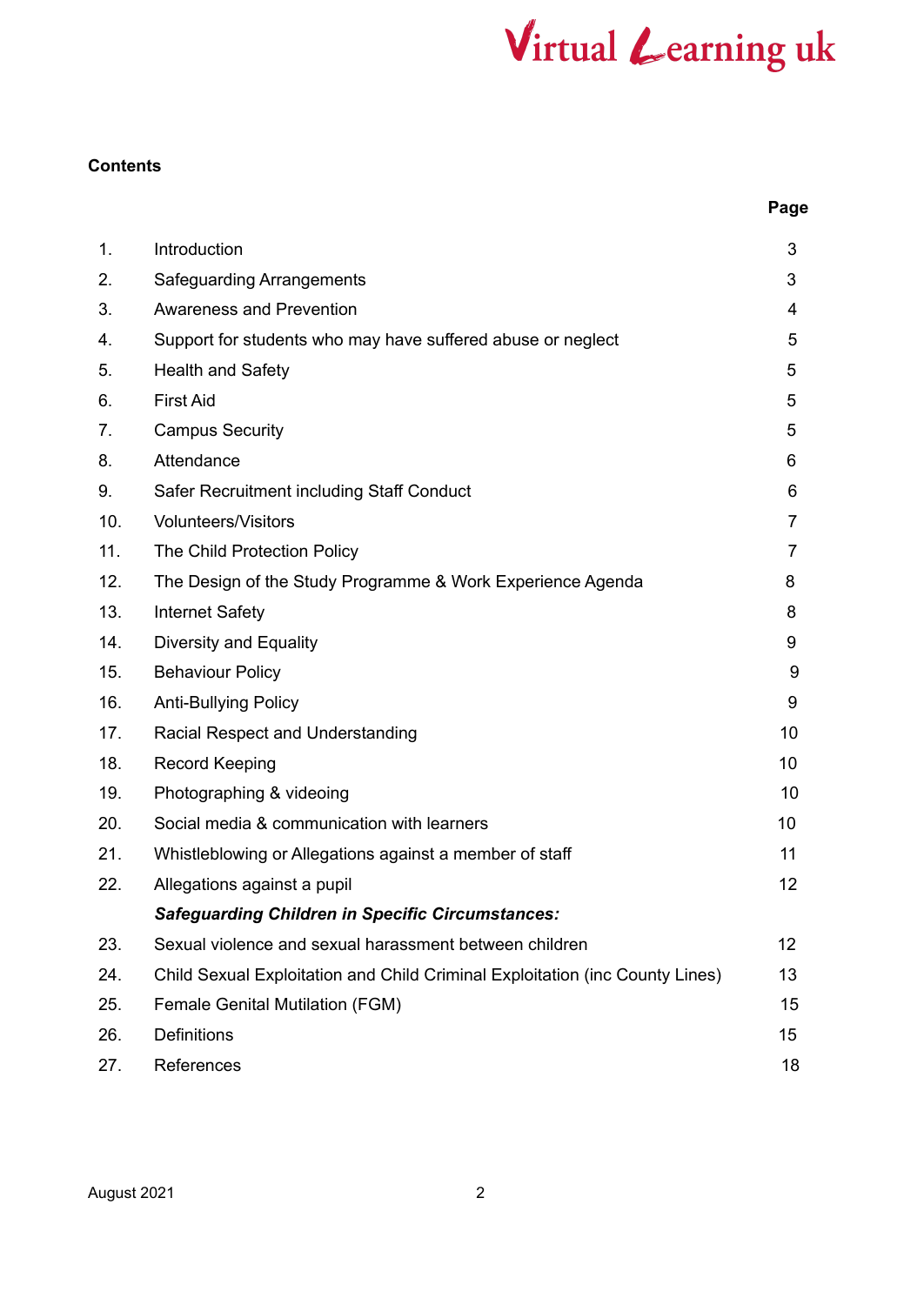

#### **1. Purpose**

Virtual Learning UK (VLUK) has a responsibility to protect and safeguard the welfare of children and young people they come into contact with. The need for guidelines and procedures is important to ensure that this is done with understanding and clarity.

The person with lead responsibility for safeguarding within the organisation is: Neil Ouldridge, VLUK Designated Safeguard Lead

The following is based on LSCB guidelines. The Local Safeguarding Children Board (LSCB) is the key statutory mechanism for agreeing how relevant organisations will cooperate to safeguard and promote the welfare of children and ensure the effectiveness of what they do.

This document is an overview of safeguarding work at VLUK. In the case of any serious incident VLUK campuses should always make reference to formal LSCB guidance. Procedures can be accessed through the vast websites and LSCBs that cover VLUK sites across the UK.

#### 'Working Together to [Safeguard](https://assets.publishing.service.gov.uk/government/uploads/system/uploads/attachment_data/file/729914/Working_Together_to_Safeguard_Children-2018.pdf) Children 2018'

The Managing Directors are expected to monitor policy and procedure through the LSCB safeguarding audit and return the audit to the Local Authority annually.

There are many areas of potential overlap with a range of other policies which are referenced throughout.

#### **2. Safeguarding arrangements**

According to Working Together 2018 there are two key principles that underpin safeguarding:

- Safeguarding is everyone's responsibility
- A Child Centred Approach.

In order to fulfil their duty under sections 157 and 175 of the Education Act 2002, all educational settings, including Independent Training Providers, to whom the duty applies should have in place the arrangements to develop and improve their practice and the practice of others. In addition, the Designated Safeguard Lead, Senior Leadership Team, Directors and Governing Body have regard to specific guidance given by the Secretary of State under sections 157 and 175 of the Education Act 2002 namely, Safeguarding Children and Safer Recruitment in Education and Dealing with allegations of abuse against teachers and other staff.

#### **3. Awareness and Prevention**

**3.1** The government has published a policy (Keeping Children Safe in Education [September](https://assets.publishing.service.gov.uk/government/uploads/system/uploads/attachment_data/file/1007260/Keeping_children_safe_in_education_2021.pdf) 2021), in which guidance commenced on 1st September 2021. This policy has been used in formulating VLUK's safeguarding statement.

**3.2** The definition of Safeguarding Children that VLUK and Education Funding Partners' (EFP) work to is:

**Protecting children from maltreatment**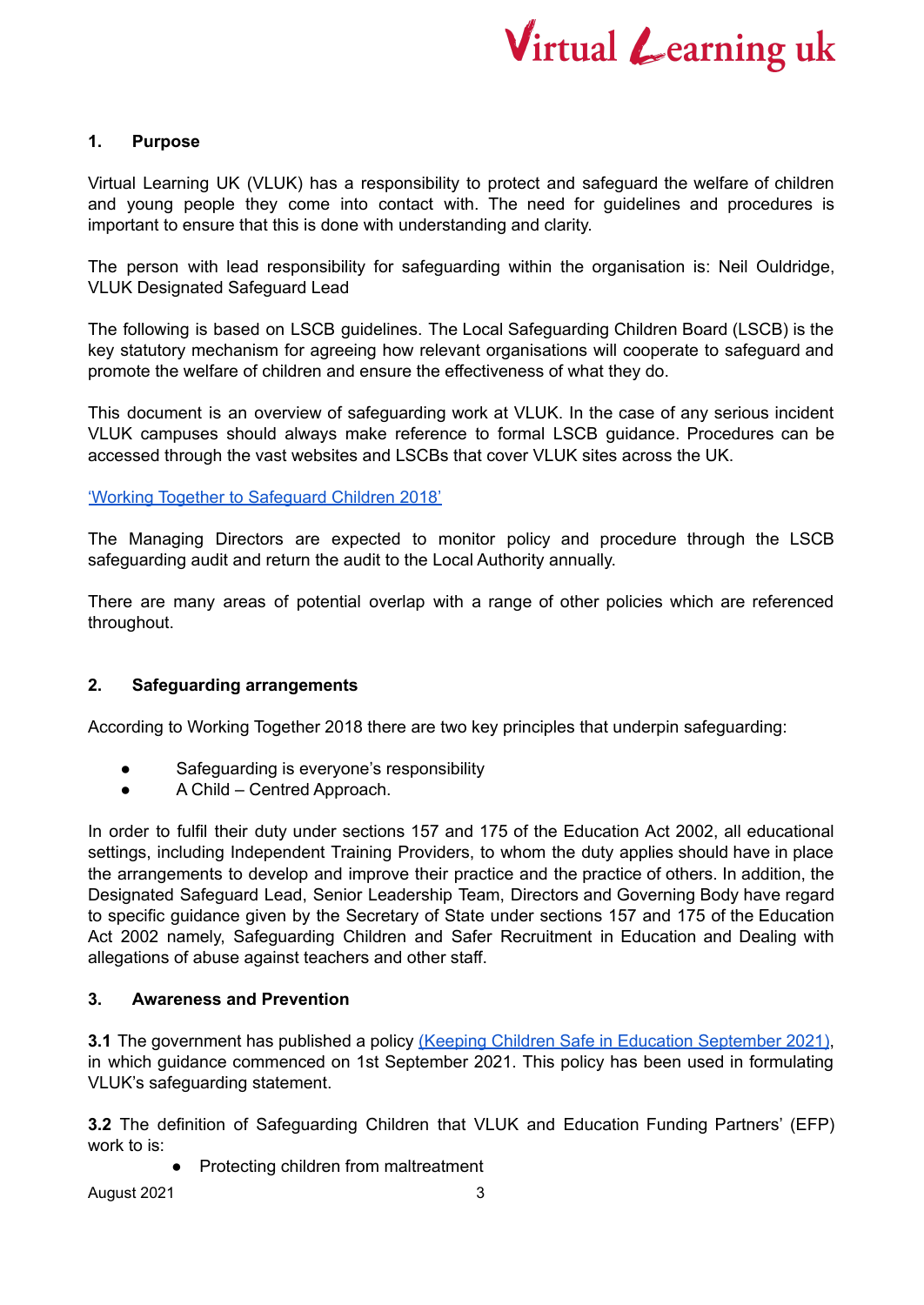

- Preventing impairment of children's health or development
- Ensuring that children grow up in circumstances consistent with the provision of safe and effective care
- Taking action to enable all children to have the best outcomes. (Working Together to Safeguard Children 2018, [pages](https://assets.publishing.service.gov.uk/government/uploads/system/uploads/attachment_data/file/942455/Working_together_to_safeguard_children_Statutory_framework_legislation_relevant_to_safeguarding_and_promoting_the_welfare_of_children.pdf) 6/8)

This definition covers the full spectrum of safeguarding:

- Universal safeguarding Working to keep all children and young people safe and create safe environments for all children.
- Targeted safeguarding  $-$  Some groups of children are more at risk than others, and it is important to target policies and services to these groups, to help keep them safe from harm i.e. children with additional needs or children in need.
- Responsive safeguarding Unfortunately, no matter what we do, there will always be some children and young people who suffer harm. We need to respond quickly and appropriately when this happens – supporting children and dealing with those who harm them i.e. children in need of protection.

VLUK also works within a child protection system. Child protection is a part of safeguarding and promoting welfare. It refers to the activity that is undertaken to protect specific children who are suffering or who are likely to suffer significant harm. (Working Together to Safeguard Children 2018, Virtual Learning UK Child Protection Policy).

All staff and volunteers are provided with the Child Protection policy and the process for reporting concerns. Staff acknowledge awareness of systems and policies within VLUK which support safeguarding, when they sign that they have read and understood Part One of the [Keeping](https://assets.publishing.service.gov.uk/government/uploads/system/uploads/attachment_data/file/1007260/Keeping_children_safe_in_education_2021.pdf) Children Safe in [Education](https://assets.publishing.service.gov.uk/government/uploads/system/uploads/attachment_data/file/1007260/Keeping_children_safe_in_education_2021.pdf) 2021 statutory guidance.

**3.3** VLUK fully recognises its responsibilities for safeguarding and promoting the health and well-being of all the children in its care. Our Designated Safeguarding Lead (DSL) Neil Ouldridge and he is assisted by two further DSLs.

#### **4. Support for students who may have suffered abuse or neglect**

VLUK are aware that children who are significantly harmed or at risk of significant harm, or who witness violence may find it difficult to develop a sense of self-worth. They may feel helplessness, humiliation and some sense of blame. VLUK Education Programmes may be the only stable, secure and predictable element in the lives of children at risk. When at their study programme site their behaviour may be challenging and defiant or they may be withdrawn. VLUK will endeavour to support learners through:

- The content of the curriculum.
- Supporting the appropriate assessment of their needs.
- The VLUK/site ethos, which promotes a positive, supportive and secure environment and gives learners a sense of being valued.
- The VLUK behaviour policy, which is aimed at supporting vulnerable children on the study programmes. VLUK will ensure that the learner knows that some behaviour is unacceptable but they are valued and not blamed for any harm, which has occurred.
- Referral to VLUK's counsellor
- Liaison with other external agencies and educational partners that support the learner.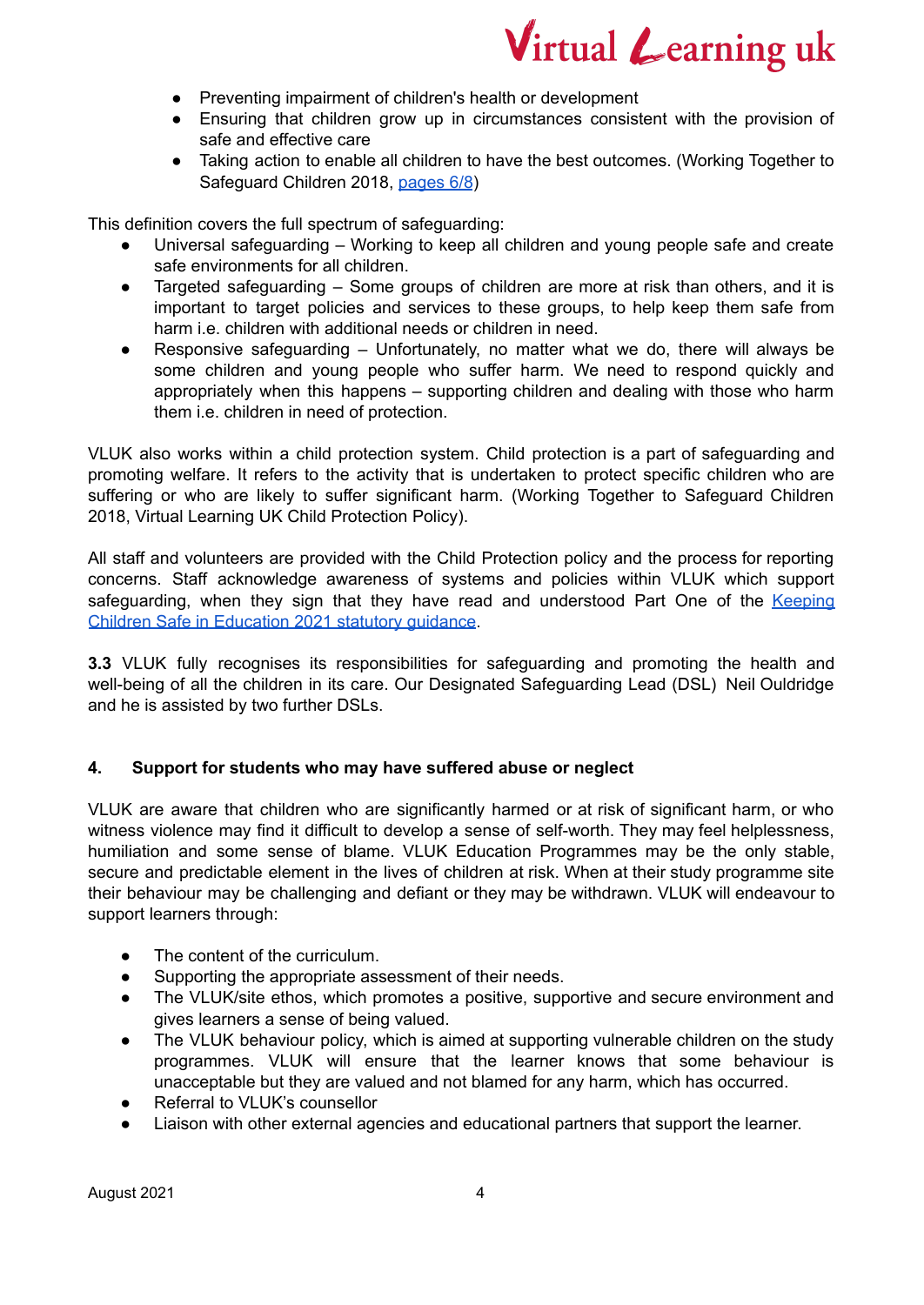

#### **5. Health and Safety**

VLUK has a Health and Safety Policy, which is monitored each term by the Chief Operations Officer and Managing Directors

A copy of this policy can be viewed on request.

The Chief Operations Officer, the member of staff with responsibility for Health and Safety, Director Of Quality & Compliance and the Managing Directors with responsibility for Health and Safety oversee this comprehensive list. Any concerns from staff are reported to any of the above and the site supervisor carries out an initial examination, assessing what remedial action needs to take place.

Each term there is a minimum of one fire drill that practices efficient evacuation from the buildings. Risk Assessments are undertaken for activities, visits, alternative provision, off site activities and trips.

#### **6. First Aid**

At all VLUK campuses there are trained members of staff who oversee first aid. There are first aid kits situated at each campus.

When a learner is poorly, or has suffered an accident at a campus there is a protocol for staff to follow:

- A person trained in first aid is consulted
- The incident is logged in the 'hub' on google Drive
- For head injuries a note to parents/carers is issued
- If there is any doubt at all a parent/carer is contacted
- In the case of serious accidents/injuries emergency ambulance services will be called

On matters of an intimate nature, staff are expected to deal with a learner with utmost sensitivity and always to seek guidance from the Designated Safeguard Leads. In almost all situations the parents will be asked to come to the campus immediately so that they are part of the decision-making process for such matters. In rare circumstances the appropriate emergency service will be contacted as a matter of urgency before the parent.

#### **7. Campus Security**

**7.1** All VLUK study programme campuses provide a secure location, which is controlled by precise management directives to which everyone on campus must adhere. Laxity can cause potential problems to safeguarding. Therefore:

- Site safety procedures are checked and reinforced with all campuses prior to the start of the Academic Year
- Learners are given a campus tour and instructions regarding Campus safety as part of their induction programme
- Doors should be secured to prevent intrusion but to facilitate smooth exit.
- Visitors and volunteers must only enter through the nominated main entrance and after signing in.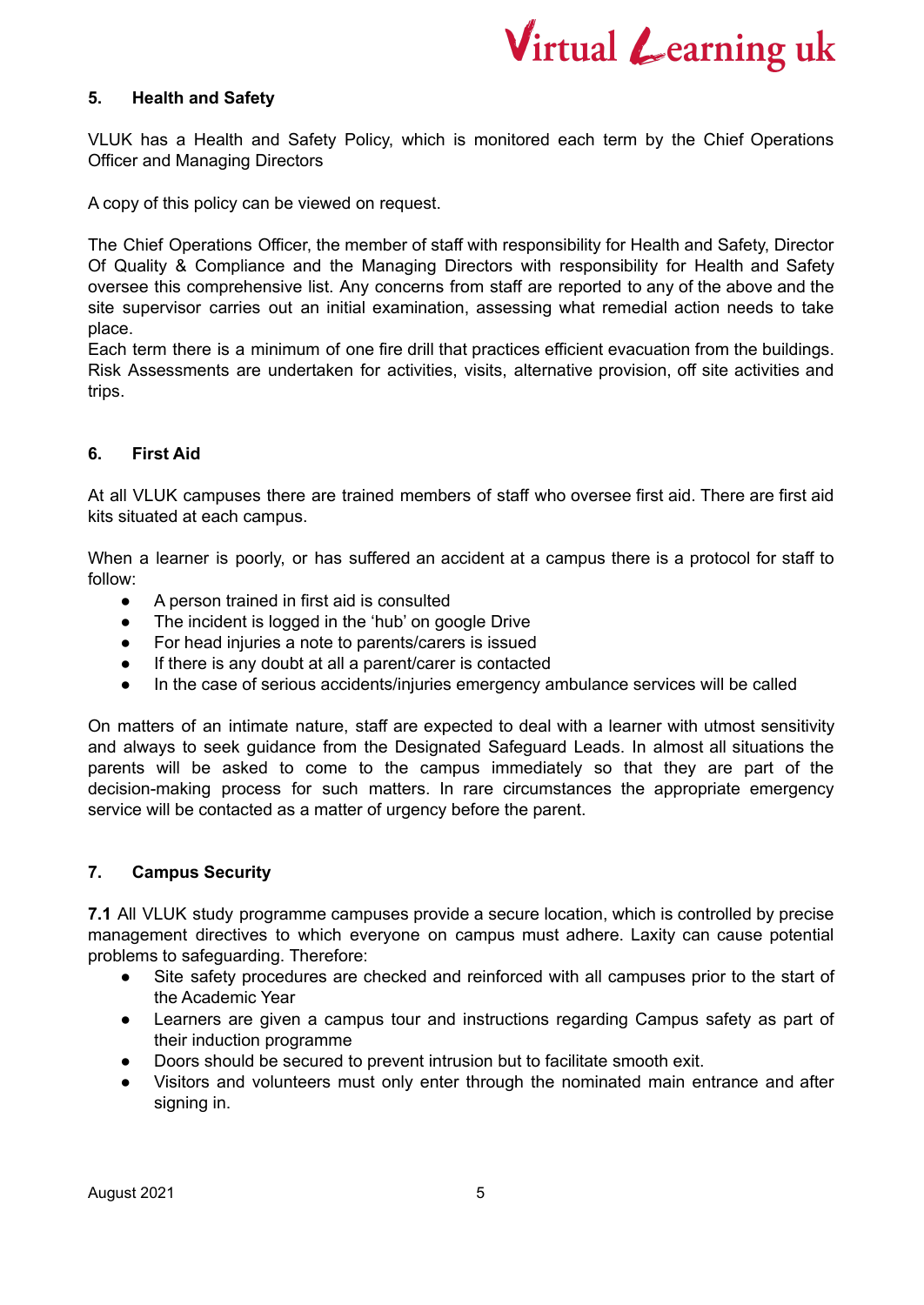**7.2** In the event that a learner leaves the learning environment/education programme premises without permission staff should not chase after a learner, but rather report immediately to the VLUK staff. Then parents will be informed of the circumstances. The incident should be logged.

#### **8. Attendance**

**8.1** Excellent attendance is expected of all learners. Absence from the Education Programme can be an indicator of a safeguarding issue so close monitoring and vigilance is needed from all staff. For details on how to report a safeguarding concern refer to the Child Protection Policy.

When learners are unwell parents are expected to confirm absence by telephone or email immediately. If there is no notification VLUK has a policy of phoning or emailing home to ascertain each learner's whereabouts. For specific information and guidance about the attendance protocols and procedures please see the attendance policy.

**8.2** Attendance rates are collated each term and reported termly to the government, and to all parents. Positive measures are in place to encourage learners to attend regularly and punctually and VLUK has a duty to report such issues to the relevant authorities.

#### **9. Safer Recruitment including Staff Conduct**

**9.1** Appointments of staff and induction of newly appointed staff and work placements. All staff appointed to VLUK will be in compliance with Keeping Children Safe in [Education](https://assets.publishing.service.gov.uk/government/uploads/system/uploads/attachment_data/file/1007260/Keeping_children_safe_in_education_2021.pdf) (2021) and will operate within relevant Standards for Safer Recruitment Procedures. People working and volunteering within the organisation are required by law to have a Disclosure and Barring Service (DBS) check at the enhanced level. This will provide any information to the registered body/Local Authority on any convictions, cautions or other police information relevant to the work. The Local Authority will consider the relevance of information on the DBS clearance and may seek further information in line with the Safer Recruitment Policy if there is a cause for concern. Where there is evidence to suggest a risk to working with children a decision will be taken by the Local Authority in consultation with the VLUK Managing Directors as to whether to progress the appointment or not.

**9.2** At least one member of the recruitment panel will have completed the accredited Safer Recruitment training.

**9.3** All new staff at VLUK will receive an induction session on safeguarding children. New VLUK staff will also undergo Level 2 Child Protection Awareness training.

#### **10. Volunteers/Visitors**

**10.1** Induction of volunteers:

For extended contact with learners, when learners may be left alone with an adult, or when an adult visitor may be in and around the study programme campus or facility, VLUK initiates an enhanced DBS search. Visitors, who do not yet have clearance, will under no circumstance be left alone with a learner or group of learners.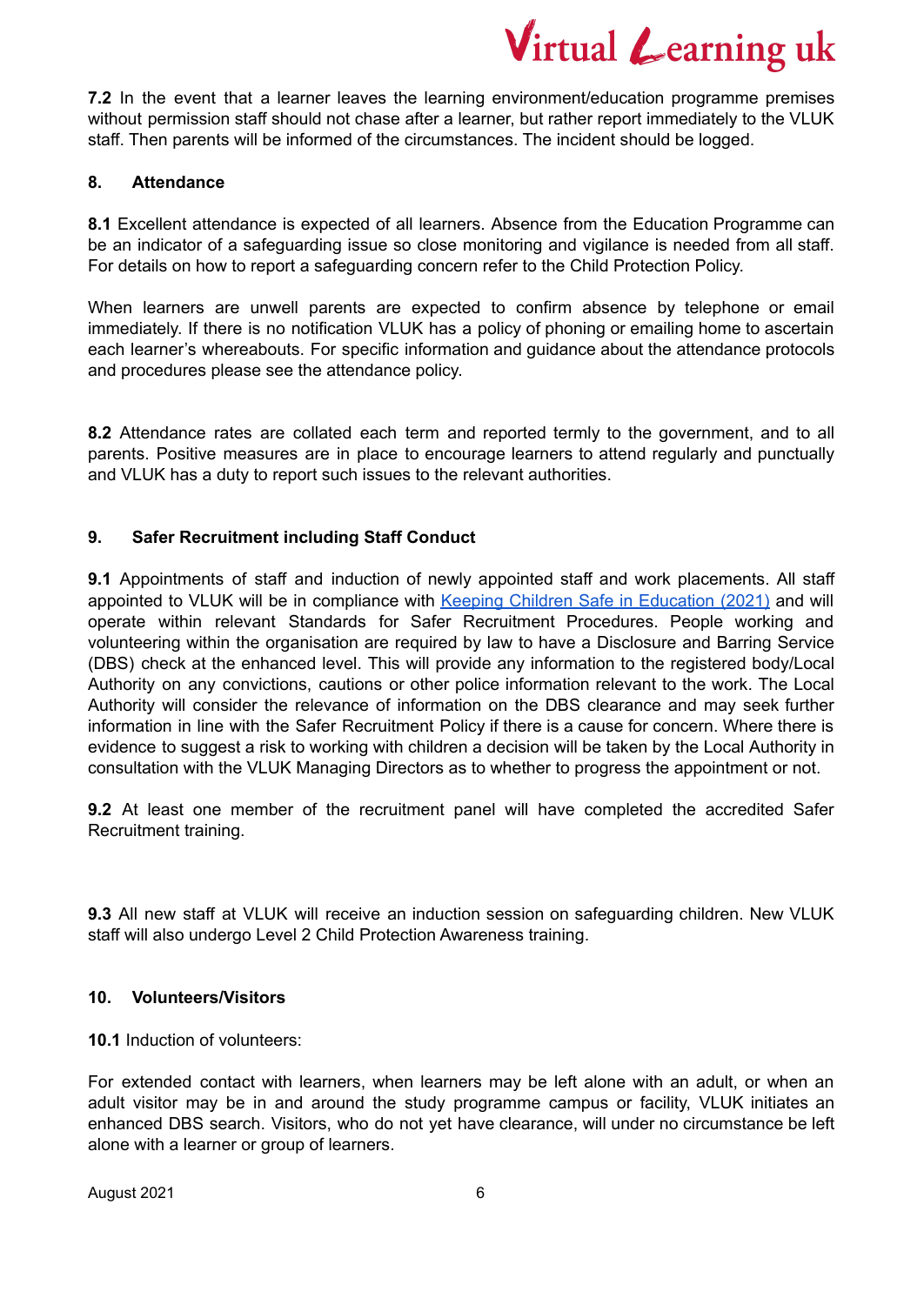

**10.2** Welcoming visitors:

It is the responsibility of the employing statutory agency of the professional personnel visiting a VLUK campus to ensure that their staff have appropriate and up to date DBS checks in place. VLUK will assume that these appropriate DBS checks are in place but can request confirmation of staff identity and DBS clearance at any time should they deem it necessary. All professional personnel visiting VLUK campuses will have an appropriate identity, which they must produce upon visiting the VLUK campus. VLUK staff will check the identity of visitors before admittance into the learning facility and all visitors will be expected to sign in. People undertaking work on site who may not have a DBS check, as it is not pertinent to their employment, will not have unaccompanied access to learners. All other visitors to the campus will be accompanied at all times by staff involved with the VLUK education programme.

**10.2** All VLUK staff and other staff involved with the study programmes are expected to wear their identity badges. Staff should report to either the Operations Director or their Assistant Curriculum Leader (ACL) in the event of a lost lanyard.

Lanyards will be given to all visitors. Visitors to the campus must be accompanied at all times and must be challenged if seen walking around the education campus without a member of education programme staff and reported to the Performance Mentor or VLUK Tutor immediately.

#### **11. The Child Protection Policy**

**11.1** The Designated Safeguard Lead for Child Protection is Neil Ouldridge, there are also two other DSL's employed within the organisation. The designated governor responsible for liaising with Education Funding Partners and external organisations, as appropriate, in the event of allegations being made against the Chief Operations Officer or DSL's, is Neil Holman.

**11.2** There is also a detailed Child Protection Policy. It is the duty of the VLUK leadership team and governors to ensure the policy is reviewed annually and any deficiencies within the policy addressed immediately. All VLUK staff have had appropriate Child Protection Training, which is updated at least every two years.

The Child Protection Policy includes a statement on physical restraint. VLUK follows DFE guidelines on use of reasonable force, which asserts that physical restraint may be used if there is the possibility that a learner may be about to cause harm to him/ herself or to another. It also asserts that on no occasion should such physical contact be used as a punishment. For further information, please see the DFE advice on 'use of [reasonable](https://www.gov.uk/government/publications/use-of-reasonable-force-in-schools) force'.

**11.3** All concerns regarding children at risk of significant harm will be dealt with following the relevant LSCB Procedures via one of VLUK's Designated Safeguard Leads. The contact details for referrals to Children Services will vary dependent on the site raising the concern. One of the VLUK DSL's, will communicate with the relevant LSCB.

#### **12. The Design of the Education Programme and the Enrichment Agenda**

**12.1** The curriculum deals with safeguarding in two ways:

The curriculum in the Tutorial curriculum, where relevant issues are discussed with the children. Topics can include such themes as British Values, Drugs, Sex and Relationships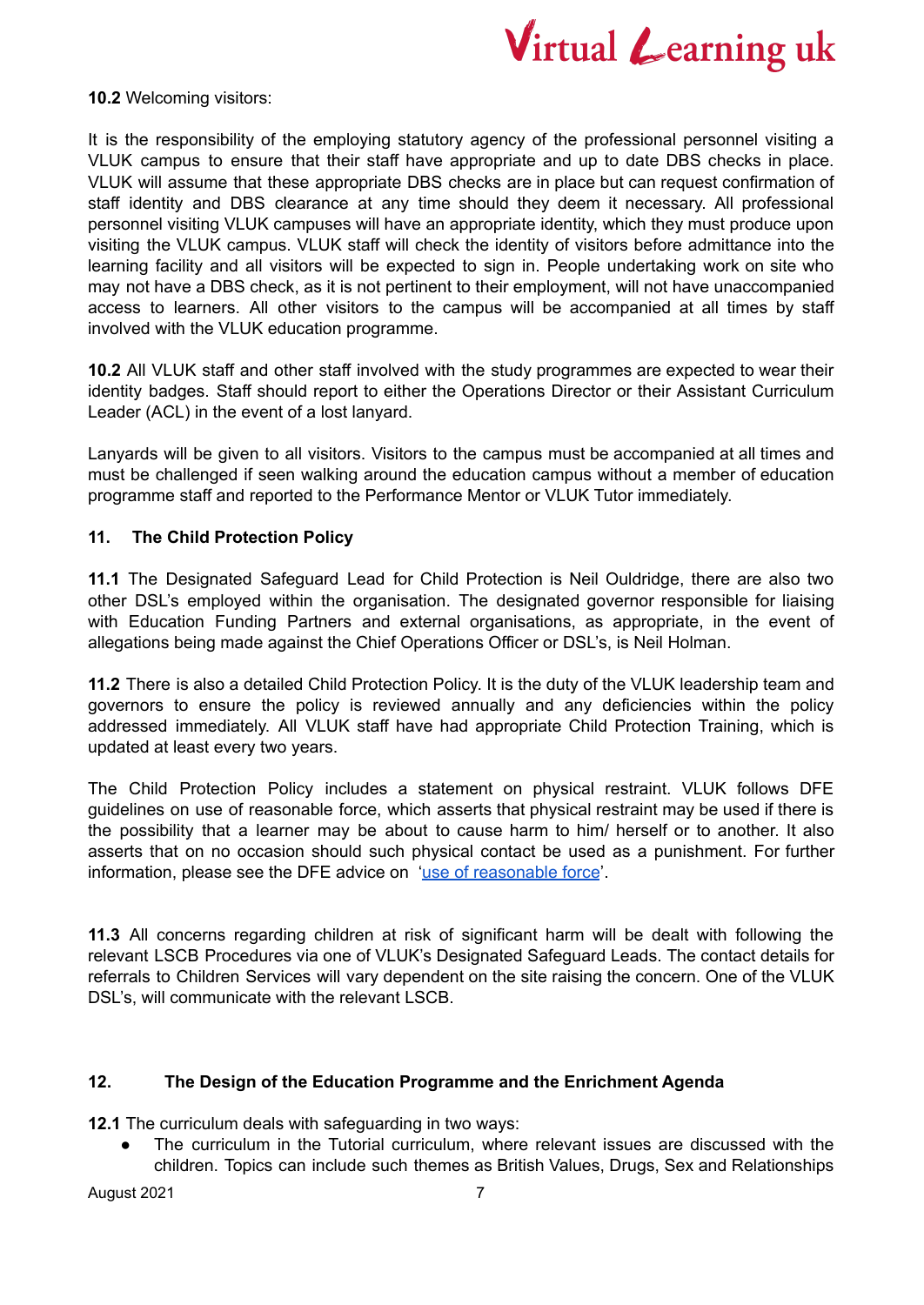and Stranger Danger, Child Sexual Exploitation and Female Genital Mutilation. Children are encouraged to explore and reflect upon these issues.

• The curriculum is designed so that safety issues within the subject are discussed, and safe practices taught, such as using equipment properly in Performing Arts, PE, sport and Fitness.

At all times there has to be appropriate staffing levels and when the study programme is taken off site, appropriate and agreed learner/adult ratios are maintained. The lead adult always assesses visits as to the level of risk and all trips are finally authorised by the Acting Head of Quality or Chief Operations Officer.

Visiting speakers, with correct clearance, are always welcome onto VLUK campuses so that they can give specialist knowledge to the learners.

**12.3** Introduction and development of a range of Tutorial/PSHE materials helps to develop resilience and reduce vulnerability. The resources focus on teaching social, emotional and behavioural skills to all learners. This helps to develop the learner's emotional health and well-being. learners with good self-esteem value and seek to protect themselves and others.

#### **13. Internet Safety**

**13.1** learners should be encouraged to use the internet as much as possible, but, at all times, in a safe way. If teachers know of misuse, either by a teacher or child, the issue should be reported to the Assistant Curriculum Leader, Acting Head of Quality or Chief Operations Officer without delay.

**13.2** VLUK staff will promote safe internet provision through its internet provider.

**13.3** VLUK operates an agreed Acceptable Use Policy. VLUK update their guidance in accordance with the DFE's [Teaching](https://assets.publishing.service.gov.uk/government/uploads/system/uploads/attachment_data/file/811796/Teaching_online_safety_in_school.pdf) Online Safety in Schools and the Online safety in schools and [colleges:](https://assets.publishing.service.gov.uk/government/uploads/system/uploads/attachment_data/file/896327/Governors_Guidance_-English_languge._.pdf) Questions from the [Governing](https://assets.publishing.service.gov.uk/government/uploads/system/uploads/attachment_data/file/896327/Governors_Guidance_-English_languge._.pdf) Board

**13.4** For further information refer to VLUK's Online E-safety Policy.

#### **14. Diversity and Equality (To include duties for Race, Gender and Disability)**

**14.1** VLUK will comply with the [Equality](https://assets.publishing.service.gov.uk/government/uploads/system/uploads/attachment_data/file/315587/Equality_Act_Advice_Final.pdf) Act 2010 and will operate in compliance with the relevant policies.

**14.2** At VLUK we try to ensure that everyone is treated fairly. All young people are given equal access to the study programme and its curriculum and all at VLUK are considered equal in the learning partnership. When young people have special needs we make arrangements to inform parents and design specific programmes.

**14.3** Learners with disabilities must be able to take a full and active part in every lesson and every measure must be taken to ensure this.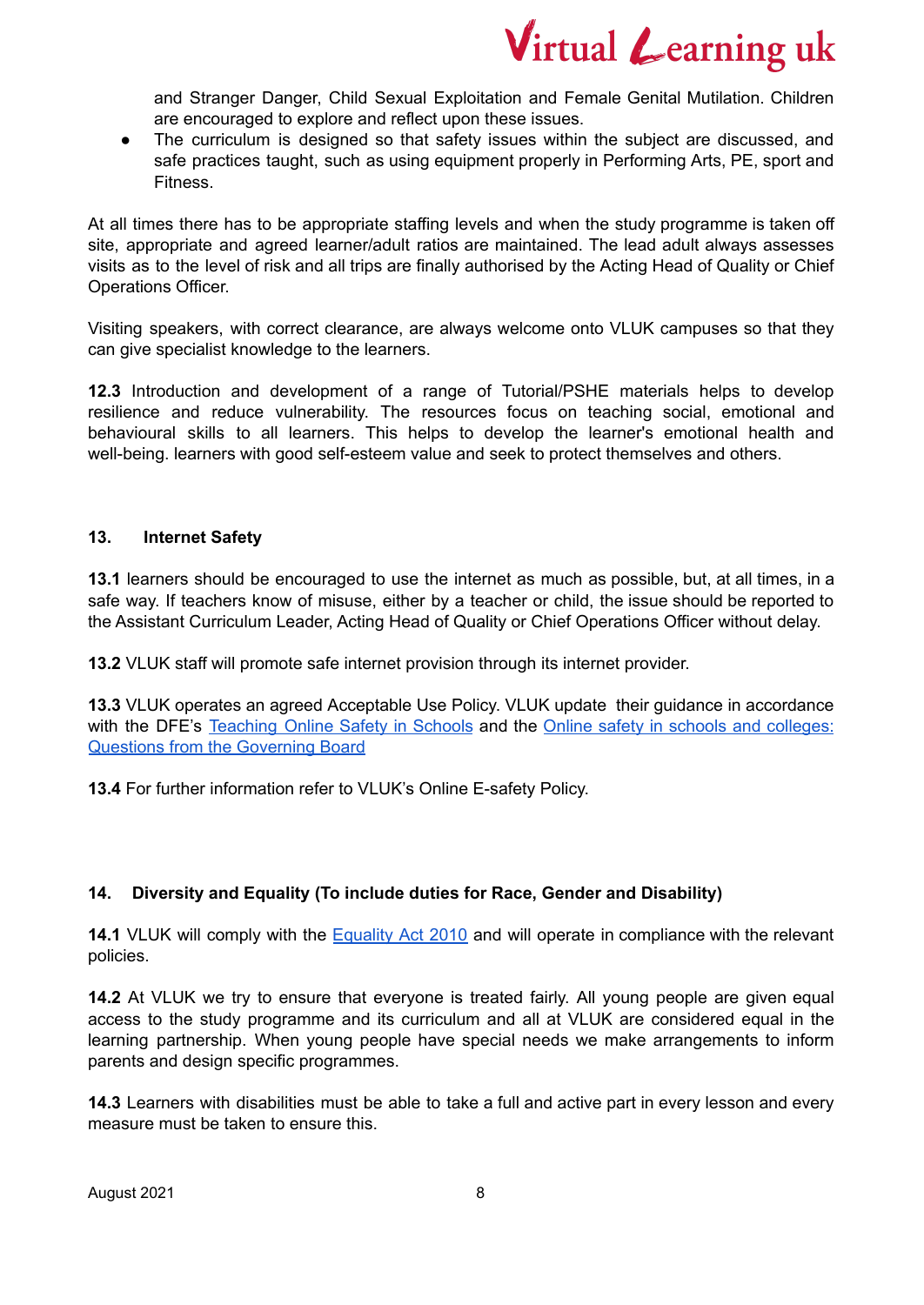

#### **15. Behaviour Policy**

**15.1** Good behaviour is essential at VLUK campuses and its education programmes, we have high expectations for this. Our Behaviour Policy details the rewards and sanctions available to staff. Although the emphasis is always on the positive there are also times when learners have to be disciplined in order to maintain the safety and security of all learners. For further details, refer to the Behaviour Policy.

**15.2** Staff are discouraged from handling learners, but when they deem it is safest to do so, guidance has been given on safe methods of restraining a child so that they do not harm either themselves or others. For further guidance refer to the DFEs guidance on Use of [reasonable](https://assets.publishing.service.gov.uk/government/uploads/system/uploads/attachment_data/file/444051/Use_of_reasonable_force_advice_Reviewed_July_2015.pdf) force in [schools.](https://assets.publishing.service.gov.uk/government/uploads/system/uploads/attachment_data/file/444051/Use_of_reasonable_force_advice_Reviewed_July_2015.pdf)

#### **16. Anti-Bullying**

**16.1** VLUK agrees with The [Anti-Bullying](https://www.anti-bullyingalliance.org.uk/) Alliance definition of [bullying](https://www.anti-bullyingalliance.org.uk/tools-information/all-about-bullying/what-bullying/aba-definition-bullying) "bullying as the repetitive, intentional hurting of one person or group by another person or group, where the relationship involves an imbalance of power. It can happen face to face or online."

**16.2** Bullying behaviour can be:

- Physical pushing, poking, kicking, hitting, biting, pinching etc.
- Verbal name calling, sarcasm, spreading rumours, threats, teasing, belittling.
- Emotional isolating others, tormenting, hiding books, threatening gestures, ridicule, humiliation, intimidating, excluding, manipulation and coercion.
- Sexual harassment unwanted physical contact, inappropriate touching, abusive comments, homophobic abuse, exposure to inappropriate films etc.
- Online /cyber posting on social media, sharing photos, sending nasty text messages, social exclusion
- Indirect Can include the exploitation of individuals.

**16.3** VLUK's response to this is unequivocal. Adults must be informed immediately and action will take place. Young people are encouraged to 'TELL'. Although bullying at VLUK sites is rare, VLUK always acts swiftly with a process of investigation, communication and action. Bullying will not be tolerated.

#### **17. Racial respect and understanding**

**17.1** In line with the Equality & Diversity Policy, VLUK asserts that pupils will be prepared for an ethnically diverse society. VLUK will work hard to promote racial equality and harmony by preventing and challenging racism. If anyone ever feels unjustly treated then VLUK welcomes and values a response. It is in working together that we will make VLUK even better.

**17.2** Racism is tackled in tutorial sessions and aspects of the education programmes. Learners take part in discussions designed to raise awareness and address prejudices. From time to time visitors work with the learners.

**17.3** VLUK operates in line with the government's [Prevent](https://www.gov.uk/government/publications/prevent-duty-guidance/revised-prevent-duty-guidance-for-england-and-wales) Agenda.

#### **18. Record Keeping**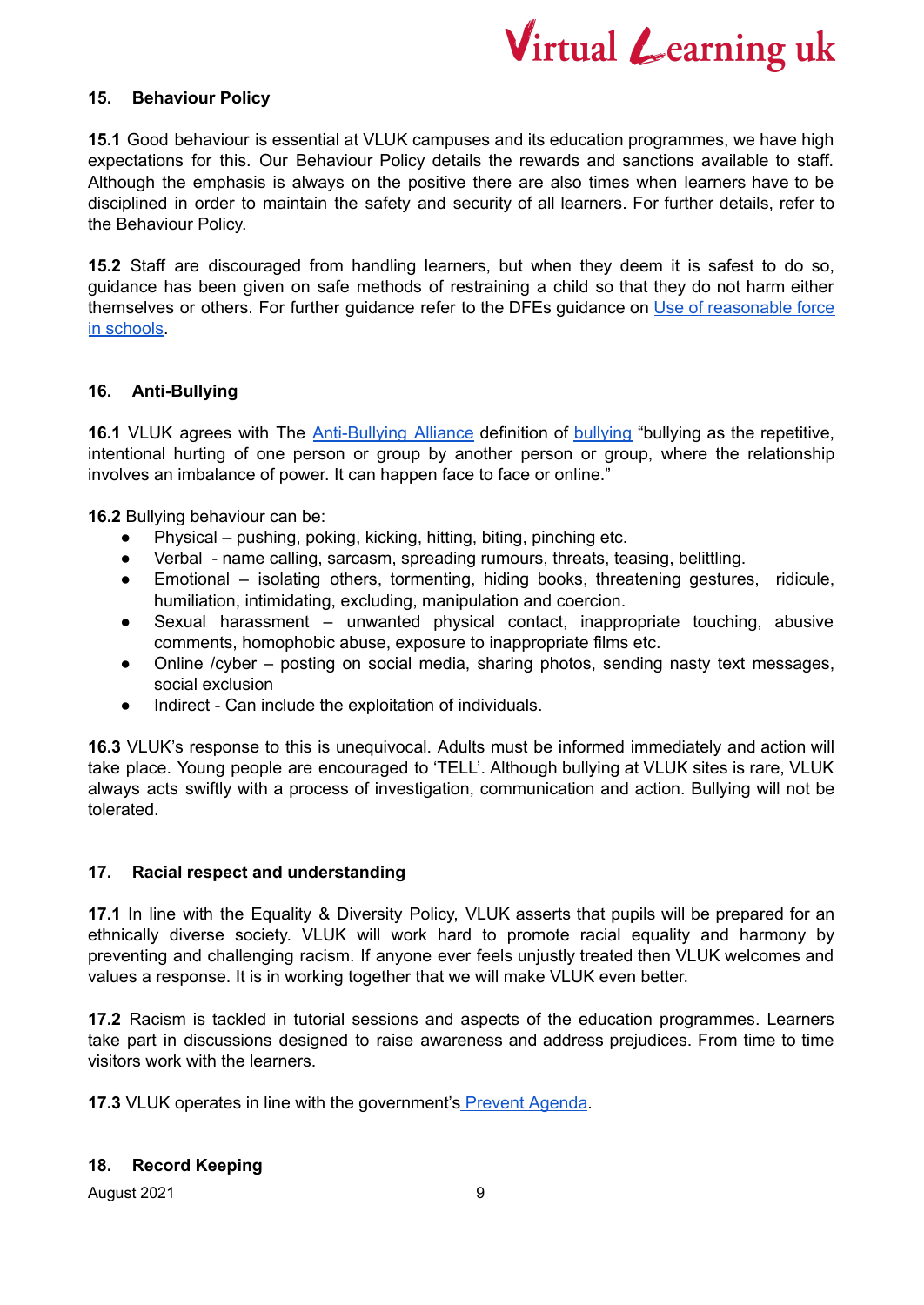

**18.1** We take account of guidance issued by the Department for Education to:

- Keep records of concerns about learners on CPOMS, even where there is no need to refer immediately.
- Ensure all records are kept securely. VLUK uses CPOMS to ensure security.
- Ensure that, when a learner who is subject to a Child Protection Plan leaves, their information is transferred to the new education establishment immediately and that the child's social worker is informed.

**18.2** To meet and support this guidance, in 2021, VLUK introduced CPOMS as their safeguarding, pastoral and wellbeing solution

#### **19. Photographing and videoing**

**19.1** We have taken a sensible, balanced approach to photographs and videoing on VLUK campuses, along with activities off site. VLUK will seek individual permission from parents/carers to photograph the individual learner; this is done upon enrolment to a VLUK study programme at the beginning of the academic year. For group activities outside the study programme, permission will be sought from all parents/carers. If an individual parent does not agree to the photographing or videoing of their child in the group activity this may prohibit photographing or videoing the group activity or it will be done sensitively without including the specific learner in the photographs or video. VLUK will operate within the above guidelines, which allows parents to photograph or video.

#### **20. Social media & communication with learners**

**20.1** Occasionally it is necessary for professional academic reasons for staff to communicate with learners out of school.

Except where absolutely necessary, personal email addresses, home, mobile phone numbers, social media contact details, online aliases or text-based messaging aliases must not be given, asked for or used. Staff should communicate via their work email address.

**20.2** A staff mobile phone number might be given to students for use during an educational visit; where possible, a VLUK-owned mobile phone should be used for this purpose.

Pastoral matters should not normally be dealt with by personal email or using personal phone contacts.

Only in the most exceptional circumstances, for instance, where there is well-founded concern for the unexplained whereabouts of a learner, should pastoral matters be dealt with by personal email, using personal phone contact or other personal communication tools.

**20.3** In any event, records of all contacts must be kept on the student file (CPOMS) so that if it is necessary to use email or personal contact, the reason why will be specified in the written record. It is very difficult to envisage circumstances under which individual contact is appropriate except through VLUK's official channels.

**20.4** Social networking sites used for personal use, such as Facebook, Twitter, Instagram, WhatsApp, online games, digital communication/online services and other digital media, pose risks for all staff in terms of professional integrity and the welfare of students.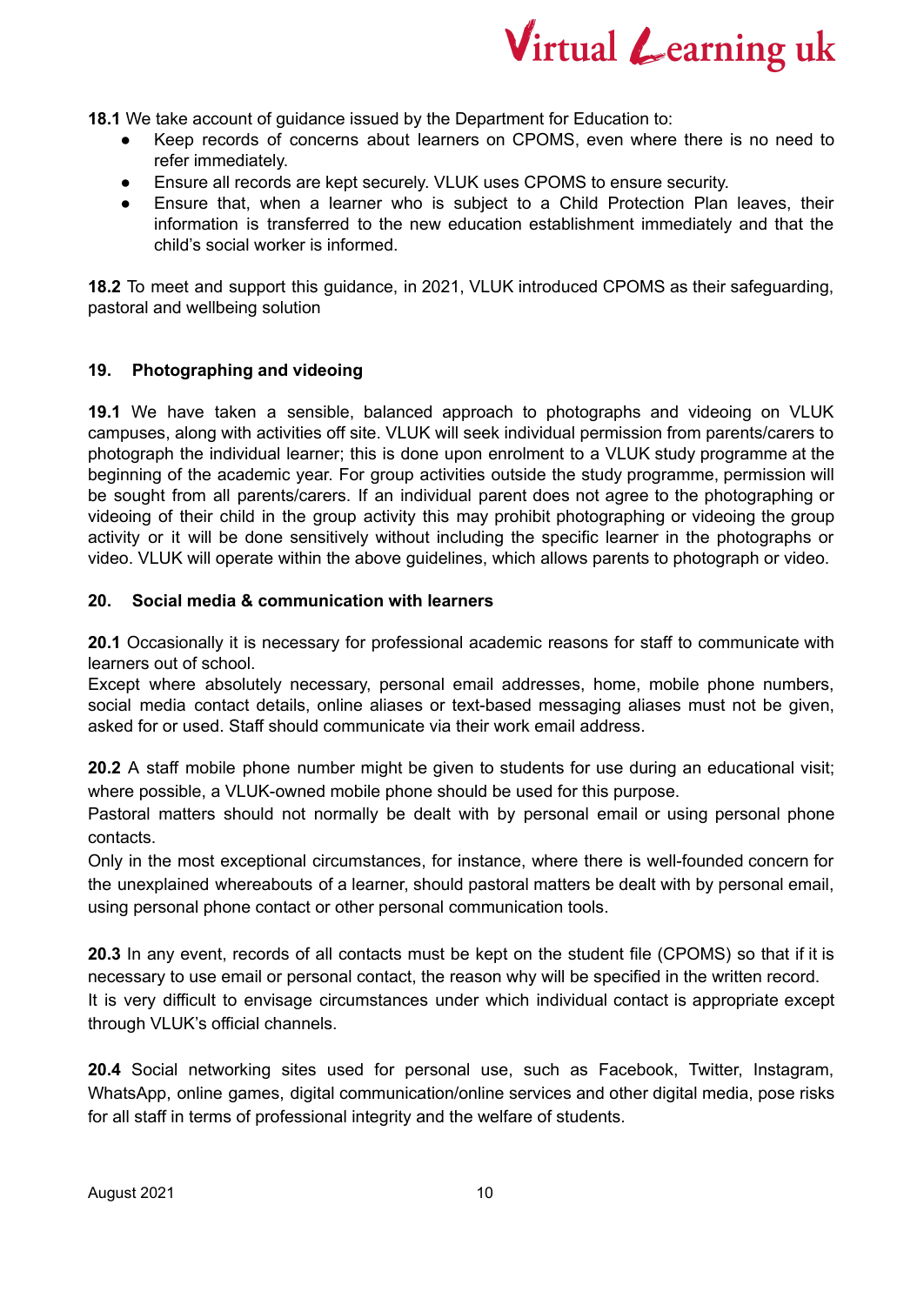(a) Staff must not use these sites to contact or communicate with current learners, learners who have recently left, or ex-learners under the age of 18 or who are still in full time education.

Employees wishing to befriend learners who are over 18 and who have left an education establishment should do so with extreme caution and with the knowledge that any content posted on either ex-learners' or their own social network, may not only compromise their own position but that of any colleagues with whom they are also friends and who may not want their content to be seen by any ex-learner.

Unfortunately, some learners post information on their social networking sites which is inappropriate in language or visuals. To view such pages may alter your judgement of learners, to be known to be viewing them may alter a learner's view of you, and to comment to learners about what you have seen is likely to have an impact on your professional reputation, as well as possibly causing distress to learners concerned.

(b) Social media should not be used to address concerns regarding a learner's welfare, which should instead be raised with an appropriate member of the VLUK's SLT or safeguarding team.

#### **21. Whistle-blowing or Allegations against a member of staff**

**21.1** Any member of staff or visitor to who has concerns about people working with learners and their suitability, whether they work in a paid or unpaid capacity has a responsibility to notify the relevant Assistant Curriculum Leader, Acting Head of Quality or Chief Operations Officer. The concern will then be raised, if required, with the Managing Directors. All concerns reported will be appropriately recorded and information treated according to the guidance in VLUK's staff handbook. Low Level concerns awareness KSIE 2021

#### **22. Allegations against a learner**

**22.1** This will be dealt with via VLUK's Behaviour Policy. Where there is a referral to Children Services or subject to a Police investigation, incident logs of the situation will be completed and shared with appropriate staff, parents and other agencies involved.

#### **23. Safeguarding Children in Specific Circumstances: Sexual violence and sexual harassment between children**

**23.1** Sexual violence and sexual harassment can occur between two children of any age and sex. It can also occur through a group of children sexually assaulting or sexually harassing a single child or group of children.

It is very important that VLUK recognise that learners can, and sometimes do, abuse their peers in this way and that it is made clear to them that sexual violence and sexual harassment is not acceptable, will never be tolerated, will be taken seriously, and is not an inevitable part of growing up.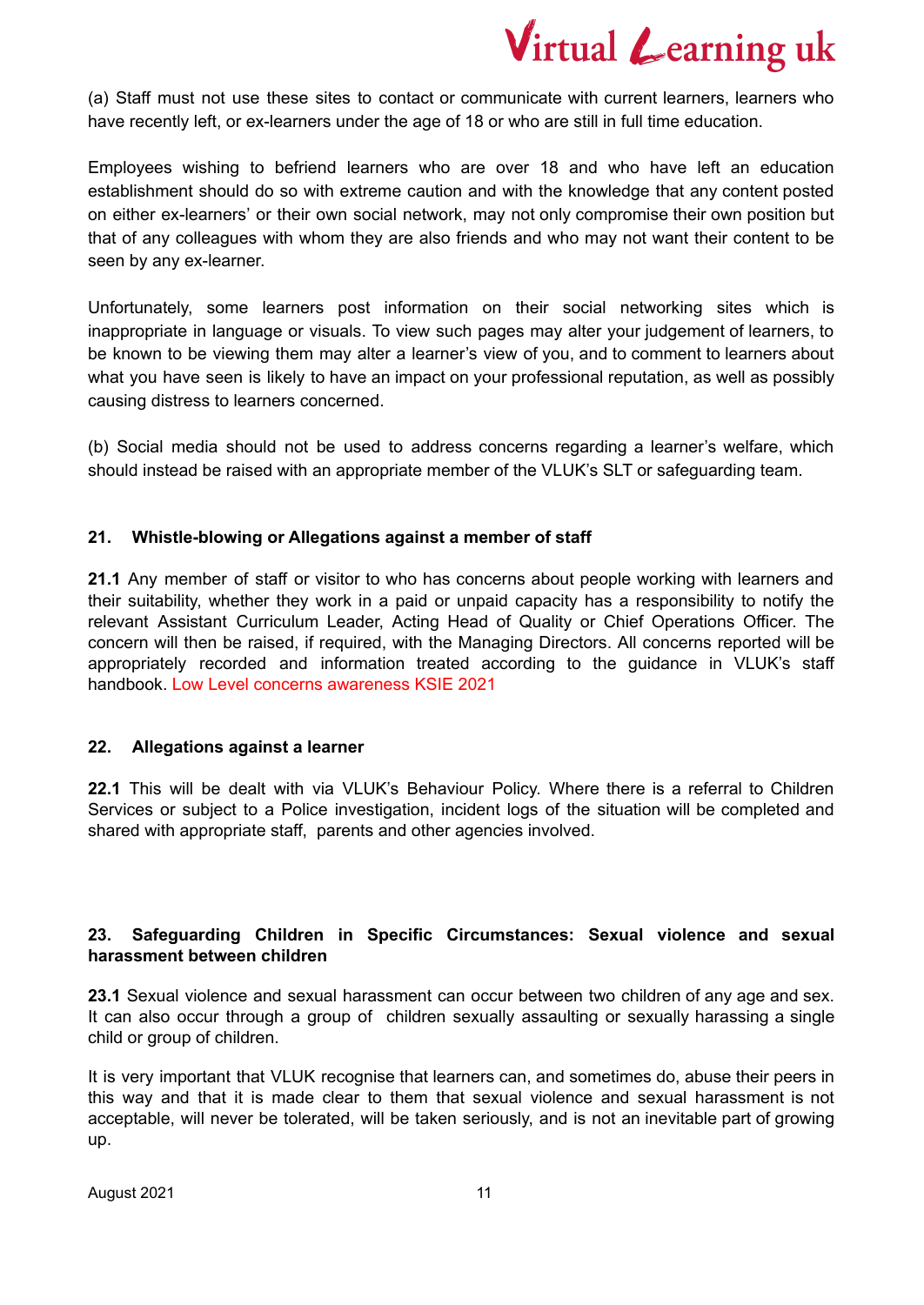Children who are victims of sexual violence and sexual harassment will likely find the experience stressful and distressing. It is likely to adversely affect their educational attainment.

Sexual violence and sexual harassment may overlap and can occur virtually on-line and off-line (both physical and verbal).

Sexual violence includes offences under the Sexual Offences Act 2003 (rape, assault by penetration and sexual assault).

Consent is about having the freedom and capacity to choose. Consent to sexual activity may be given to one sort of sexual activity but not another, and can be withdrawn at any time during sexual activity and each time activity occurs. VLUK staff (and especially designated safeguarding leads) understand consent and learners are taught about this explicitly in Tutorial lessons.

Sexual harassment is unwanted conduct of a sexual nature that is likely to violate a child's dignity and/or make them feel intimidated, degraded or humiliated and/or create a hostile, offensive or sexualised environment. It can occur online and off-line.

Sexual harassment can include:

- sexual comments, such as telling sexual stories;
- making lewd comments;
- making sexual remarks about clothes and appearance;
- calling someone sexualised names; sexual "jokes" or taunting;
- deliberately brushing against someone;
- interfering with someone's clothes;
- Upskirting or,
- displaying pictures, photos or drawings of a sexual nature.

Online sexual harassment may be standalone, or part of a wider pattern of sexual harassment and/or sexual violence. It may include non-consensual sharing of sexual images and videos, sexualised online bullying, unwanted sexual comments and messages (including on social media), sexual exploitation, coercion and threats, and upskirting.

**23.2** VLUK will follow Sexual Violence and Sexual [Harassment](https://assets.publishing.service.gov.uk/government/uploads/system/uploads/attachment_data/file/1014224/Sexual_violence_and_sexual_harassment_between_children_in_schools_and_colleges.pdf) guidance (DfE, 2021) when responding to such issues alongside local interagency procedures and the Harmful Sexual Behaviours strategy. This includes responding to any reports in a learner-centred manner and undertaking an immediate risk and needs assessment in relation to the victim, the alleged perpetrator and other learners. VLUK will respond to reports of sexual violence and sexual harassment on a case by case basis to consider/identify whether a criminal offence may have been committed and subsequently decide whether a report to the Multi Agency Safeguarding Hub is necessary. VLUK will also consider seeking specialist advice, guidance and assessment and will work with partner agencies in relation to management of information and what should be shared with staff, parents and carers.

The 2021 version of 'Sexual violence and sexual harassment between children in schools and colleges' is now in force and replaces both the 2018 version, and the document published in July for information.

**23.3** 'Report Abuse in [Education'](https://www.nspcc.org.uk/about-us/news-opinion/2021/report-abuse-education-helpline/) (NSPCC helpline) was available from the 1st April 2021. This bespoke helpline is available to provide appropriate support and advice to victims of abuse, and concerned adults, including onward action such as contacting the police if they wish to.Young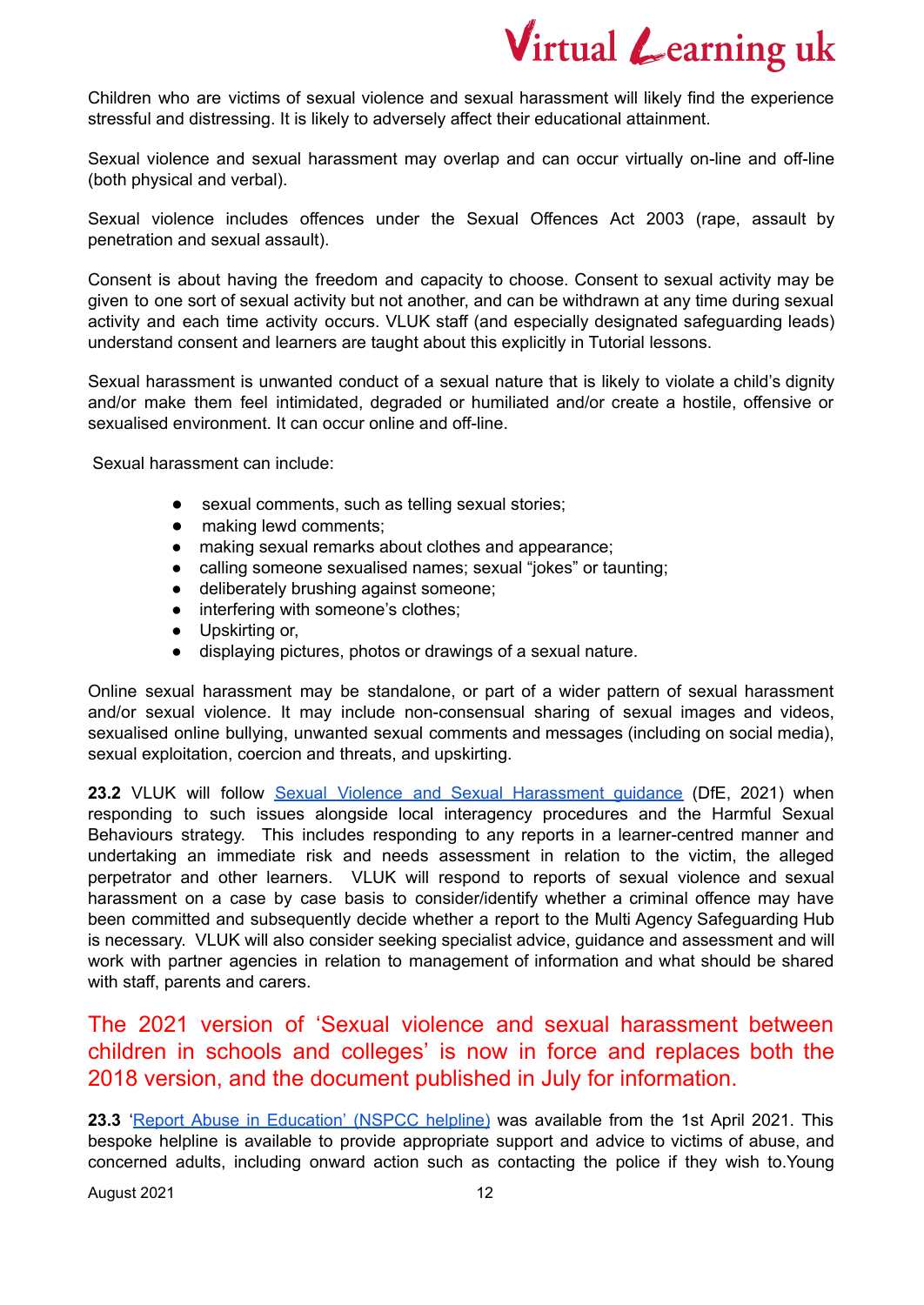people and adults can contact the NSPCC helpline, Report Abuse in Education on 0800 136 663 or email help@nspcc.org.uk

23.4 If staff have a concern about one of their learners or a learner makes a report to them which relates to child-on-child sexual violence and/or sexual harassment, they are expected to report the concern through CPOMS, informing all Designated Safeguarding Leads

#### **24. Safeguarding Children in Specific Circumstances: Child Sexual Exploitation and Child Criminal Exploitation (including County Lines**)

**24.1** Child Sexual Exploitation (CSE) and Child Criminal Exploitation (CCE) are forms of abuse which tend to occur where an individual or group takes advantage of an imbalance in power to coerce, manipulate or deceive a child into sexual or criminal activity. This power imbalance can be due to a range of factors including age, gender, sexual identity, cognitive ability, physical strength, status, and access to economic or other resources. In some cases, the abuse will be in exchange for something the victim needs or wants and/or will be to the financial benefit or other advantage (such as increased status) of the perpetrator or facilitator.

- The abuse can be perpetrated by individuals or groups, males or females, and children or adults.
- The abuse can be a one-off occurrence or a series of incidents over time, and range from opportunistic to complex organised abuse.
- It can involve force and/or enticement-based methods of compliance and may, or may not, be accompanied by violence or threats of violence.
- Victims can be exploited even when activity appears consensual and it should be noted exploitation as well as being physical can be facilitated and/or take place online.

#### *24.2 Child Sexual Exploitation (CSE)*

A victim of CSE may have been sexually exploited even if the sexual activity appears consensual.

CSE does not always involve physical contact: it can also occur through the use of technology.

Like all forms of child sex abuse, child sexual exploitation:

- can affect any person under the age of 18 years (including 16 and 17 year olds who can legally consent to have sex);
- can still be abuse even if the sexual activity appears consensual;
- can include both contact (penetrative and non-penetrative acts) and non-contact sexual activity;
- can take place in person or via technology, or a combination of both; and
- can occur without the child or young person's immediate knowledge (eg through others copying videos or images they have created and posted on social media).

The indicators of CCE can also be indicators of CSE, as can:

- children who have older boyfriends or girlfriends; and
- children who suffer from sexually transmitted infections or become pregnant.

#### **24.3** *Child Criminal Exploitation (CCE)*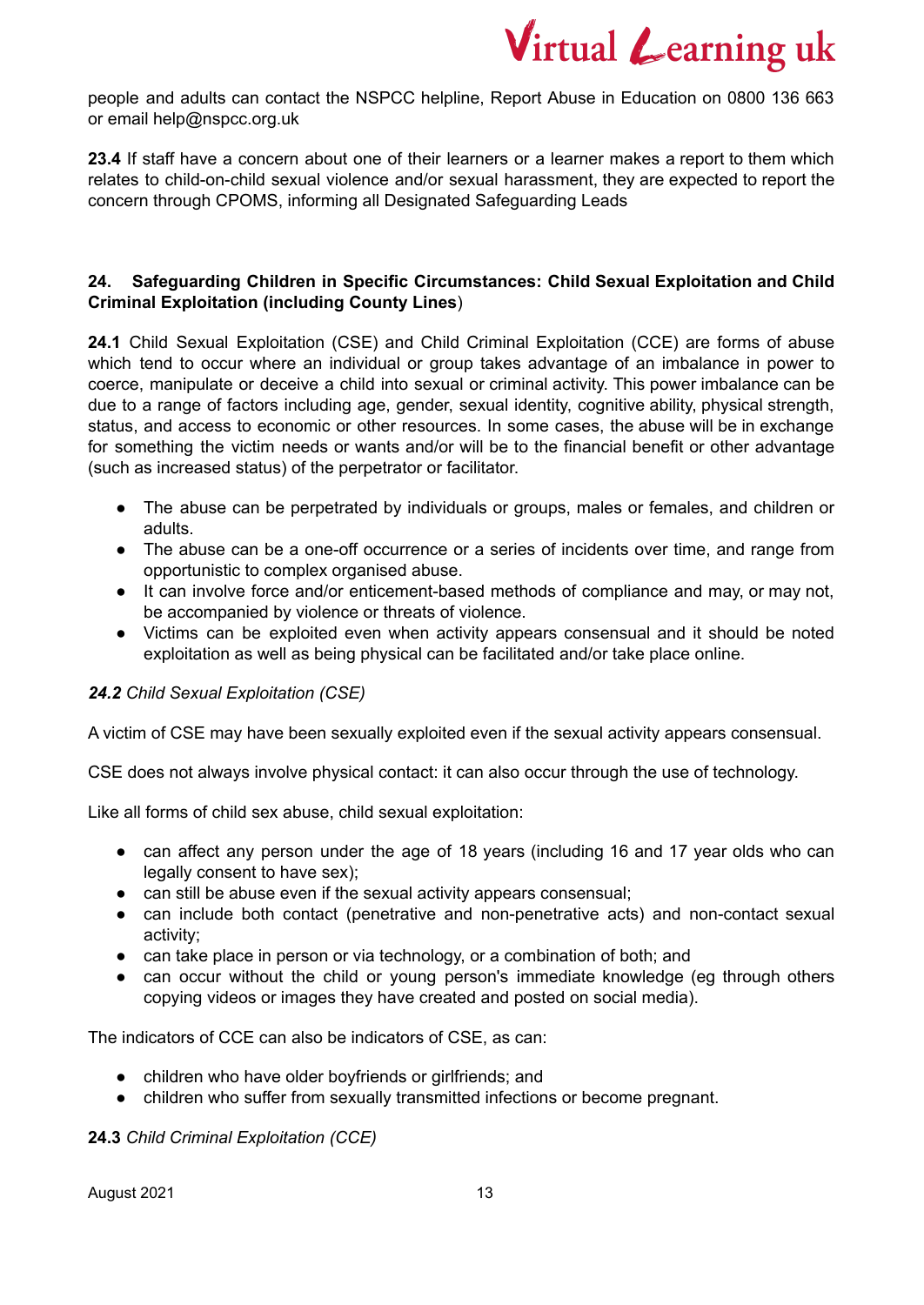CCE can include children being forced to work in cannabis factories, being coerced into moving drugs or money across the country (county lines), forced to shoplift or pickpocket, or to threaten other young people.

Some of the following can be indicators of CCE:

- children who appear with unexplained gifts or new possessions;
- children who associate with other young people involved in exploitation;
- children who suffer from changes in emotional well-being;
- children who misuse drugs and alcohol;
- children who go missing for periods of time or regularly come home late; and
- children who regularly miss school or education or do not take part in education.

#### **24.4** County Lines

County Lines is a specific form of Child Criminal Exploitation. It is a term used to describe gangs and organised criminal networks involved in exporting illegal drugs (primarily crack cocaine and heroin) into one or more importing areas (within the UK), using dedicated mobile phone lines or other form of "deal line". Offenders will often use coercion, intimidation, violence (including sexual violence) and weapons to ensure compliance of victims.

**24.5** Missing college is a potential indicator of involvement in county lines.

If a learner is suspected to be at risk of or involved in county lines, a safeguarding referral through CPOMS should be made, alongside consideration of availability of local services/third sector providers who offer support to victims of county lines exploitation.

Further advice is available in the Home Office document "Criminal exploitation of children and vulnerable adults: county lines"

#### **25. Safeguarding Children in Specific Circumstances: Female Genital Mutilation (FGM)**

**25.1** FGM comprises all procedures involving partial or total removal of the external female genitalia or other injury to the female genital organs. It can be known as female circumcision or female genital cutting and is often carried out for cultural, religious and social reasons within families and communities.

FGM is illegal in the UK and it's also illegal to take a British national or permanent resident broad for FGM, or help someone trying to do this.

Female Genital Mutilation Act 2003 (section 74 of the Serious Crime Act 2015) places a statutory duty upon teachers (along with social workers and healthcare professionals) to report to the police where they discover (either through disclosure by the victim or visual evidence) that FGM appears to have been carried out on a girl under 18. This is in addition to following the school's safeguarding reporting procedures via CPOMS. A teacher means any person within the Education Act 2002 (section 141A(1)) employed or engaged to carry out teaching work at schools or other institutions.

**25.2** If VLUK are concerned that a child/young person has experienced or is at risk of FGM, a Child Protection referral will be made to the Multi Agency Safeguarding Hub in accordance with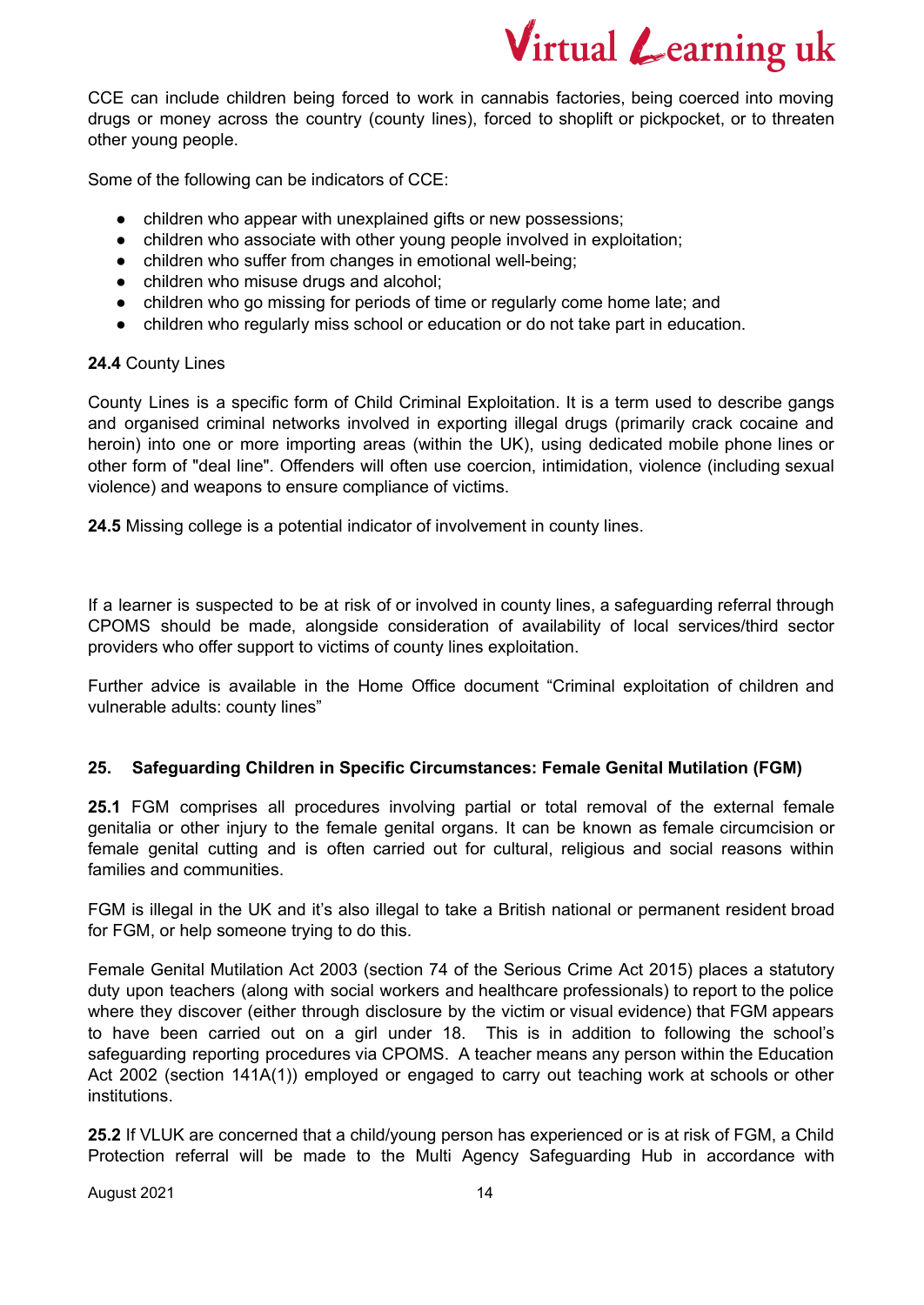interagency procedures produced by that LSCB. There is a specific legal duty on teachers, if in the course of their work in the profession discovers that an act of FGM appears to have been carried out on a girl under the age of 18 the teacher must reort this to the police. See the annex to KCSIE 2021 part one

HBA - If any member of staff has a concern regarding a child who might be at risk of Honour based abuse they should speak to the DSL or deputy. As appropriate the DSL will activate local safeguarding procedures using existing national and local protocols for multi agency liaison with police and children's social care.

#### **26. Definitions**

Child: A child is any person under 18 years of age. (Children's Act, 1989)

Vulnerable adult: A vulnerable adult is defined as a person 'who is or may be in need of community care services by reason of mental or other disability, age or illness; and who is or may be unable to take care of him or herself, or unable to protect him or herself against significant harm or exploitation.' (Department of Health, 2000)

Child Protection: The protection of children from violence, exploitation, abuse and neglect

Duty of care: This is the duty which rests upon an individual to ensure that all reasonable steps are taken to ensure the safety of a student involved in any activity, or interaction for which that individual is responsible. Any person in charge of, or working with students in any capacity, is considered both legally and morally to owe them a duty of care.

Designated person: A member of staff who has responsibility for receiving and handling safeguarding and child protection concerns and has been trained to perform the role to an appropriate level.

Early help: Early help means providing support as soon as a problem emerges at any point in a child's life. Where a child would benefit from coordinated early help, an early help inter-agency assessment should be arranged.

Safeguarding: Wider than Child Protection and is defined as: protecting from maltreatment preventing impairment of health or development ensuring that a person is growing up in circumstances consistent with the provision of safe and effective care and taking action to enable all children have the best outcomes to enable optimum life chances and to enter adulthood successfully.

**Safeguarding is also about being proactive and putting measures in place in advance of any contact with students to ensure that students are going to be kept safe.**

**This list is not exhaustive and there may be other safeguarding issues that within the organisation;**

Abuse: A form of maltreatment of a child. Somebody may abuse or neglect a child by inflicting harm, or by failing to act to prevent harm. They may be abused by an adult or adults or another child or children.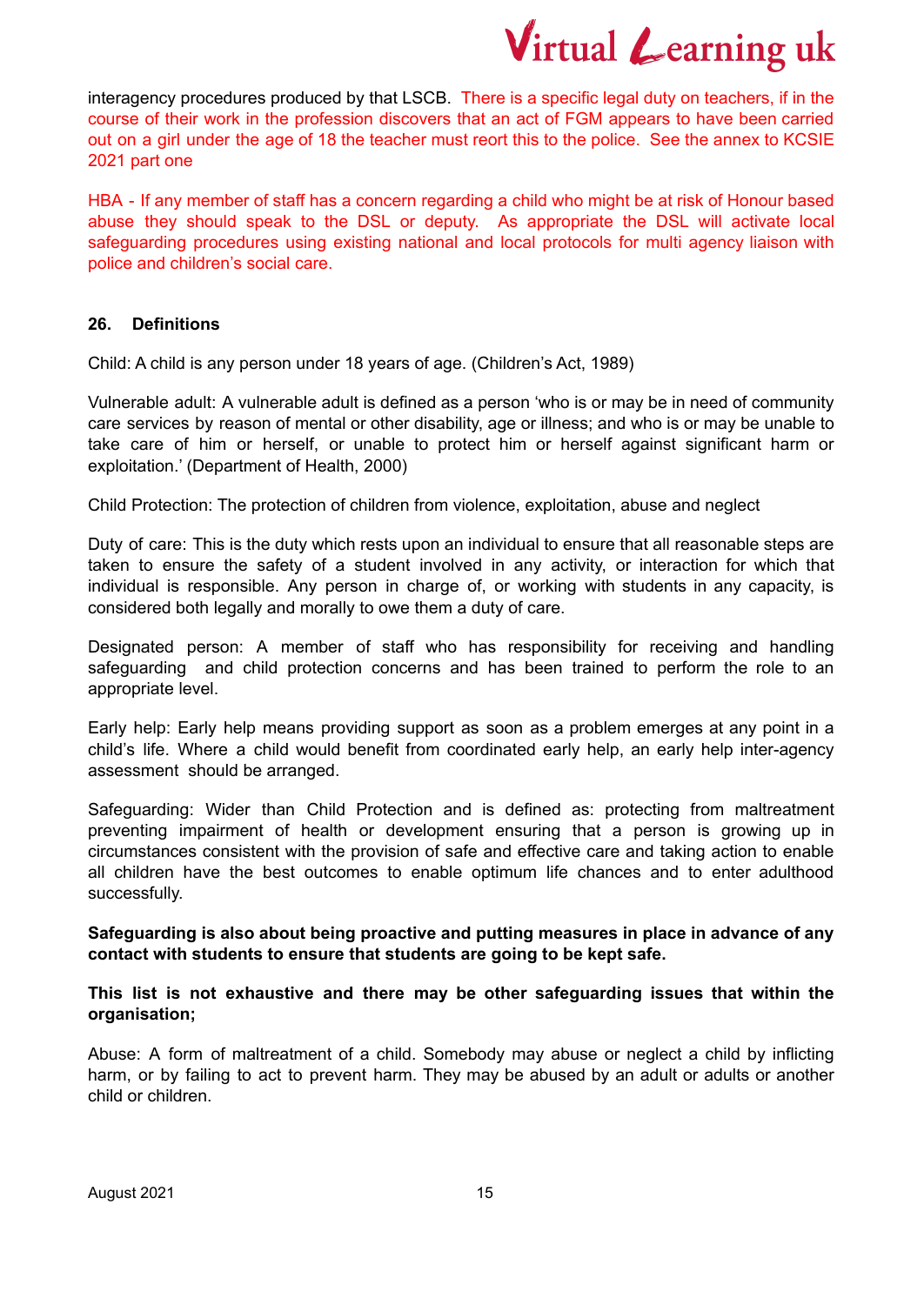Emotional Abuse: Defined as persistent emotional ill treatment which is likely to cause serious harm to emotional development.

Neglect: The persistent failure to meet a person's basic physical and psychological needs, which is likely to result in serious impairment to health and development.

Physical abuse: This can best be described as actions such as hitting, shaking, throwing, poisoning, burning, scalding, drowning or suffocating that cause harm to an individual. Physical harm may also be caused when a parent or carer fabricates the symptoms of, or deliberately induces, illness in a child.

Sexual abuse: Forcing or enticing a child/young person or vulnerable adult to take part in sexual activities, whether or not they are aware of what is happening. It may involve penetrative or non-penetrative acts and includes involving children/young people or vulnerable adults in watching pornographic material or watching sexual acts.

Forced marriage: Forcing a person into a marriage is a crime in England and Wales. A forced marriage is one entered into without the full and free consent of one or both parties and where violence, threats or any other form of coercion is used to cause a person to enter into a marriage.

Human trafficking/modern slavery: Modern Slavery is the term used within the UK and is defined within the Modern Slavery Act 2015. The Act categorises offences of Slavery, Servitude and Forced or Compulsory Labour and Human Trafficking (which comes from the Palermo Protocol).

Child Sexual Exploitation: This is a form of child sexual abuse. It occurs where an individual or group takes advantage of an imbalance of power to coerce, manipulate or deceive a child or young person under the age of 18 into sexual activity (a) in exchange for something the victim needs or wants, and/or (b) for the financial advantage or increased status of the perpetrator or facilitator.

The victim may have been sexually exploited even if the sexual activity appears consensual. Child sexual exploitation does not always involve physical contact; it can also occur through the use of technology.

Female Genital Mutilation: Comprises all procedures involving partial or total removal of the external female genitalia or other injury to the female genital organs. It is illegal in the UK and a form of child abuse with long-lasting harmful consequences.

Radicalisation: The process by which a person comes to support terrorism and extremist ideologies associated with terrorist groups.

Extremism: The vocal or active opposition to our fundamental values, including democracy, the rule of law, individual liberty and the mutual respect and tolerance of different faiths and beliefs. This also includes calling for the death of members of the armed forces

Prevent Duty: All Training Providers and colleges are subject to a duty under section 26 of the Counter-Terrorism and Security Act 2015 (the CTSA 2015), in the exercise of their functions, to have "due regard103 to the need to prevent people from being drawn into terrorism". This duty is known as the Prevent duty

Channel: Channel is a programme which focuses on providing support at an early stage to people who are identified as being vulnerable to being drawn into terrorism. It provides a mechanism for